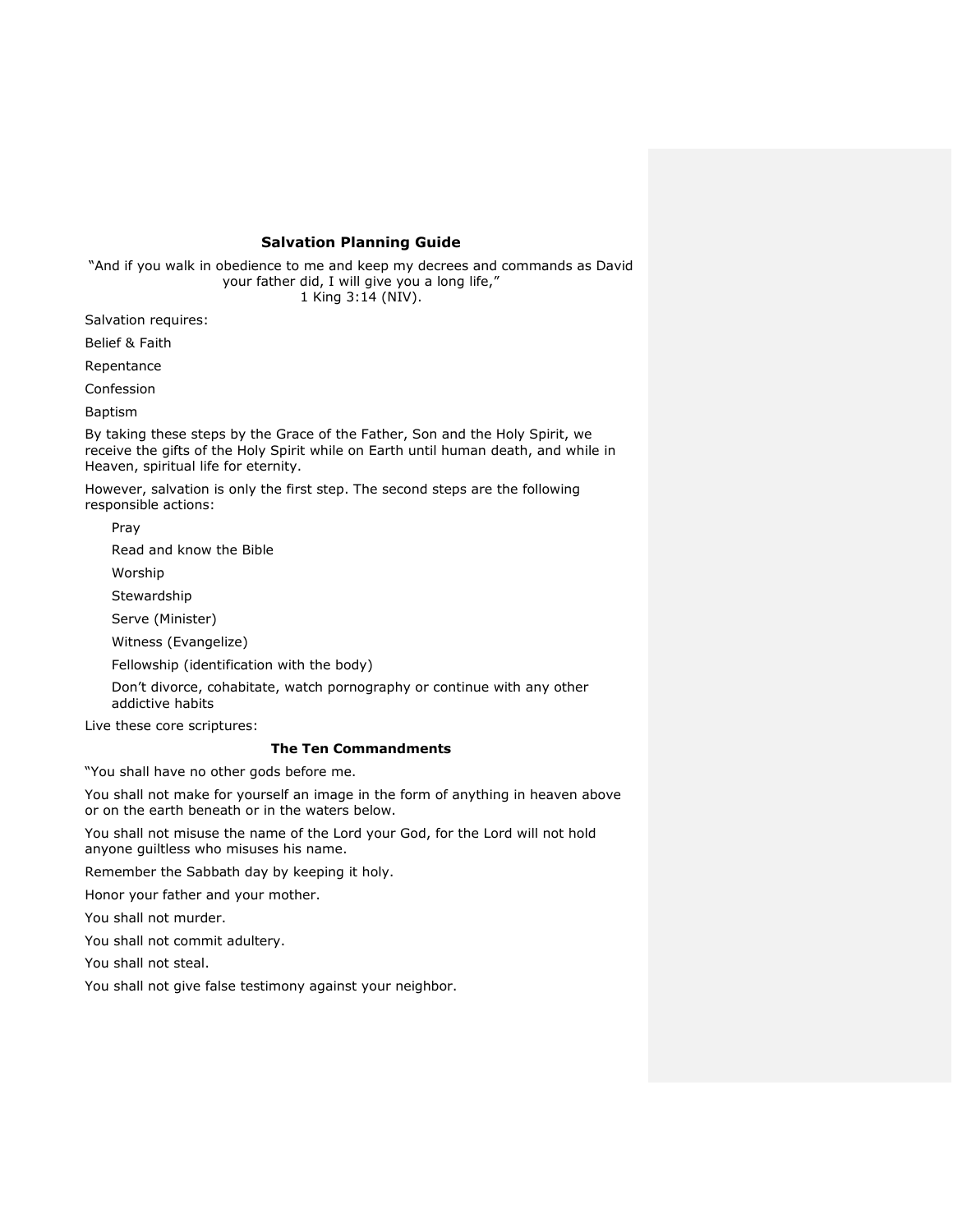You shall not covet anything that belongs to your neighbor," Exodus 20:1-17 (NIV).

# **Trust in God Commandment**

"It is better to trust in the Lord than to put confidence in man," Psalms 118.8 (NKJV).

# **The Sermon on the Mount**

"Now when Jesus saw the crowds, he went up on a mountainside and sat down. His disciples came to him, and he began to teach them.

# **The Beatitudes**

He said:

"Blessed are the poor in spirit, for theirs is the kingdom of heaven.

Blessed are those who mourn, for they will be comforted.

Blessed are the meek, for they will inherit the earth.

Blessed are those who hunger and thirst for righteousness, for they will be filled.

Blessed are the merciful, for they will be shown mercy.

Blessed are the pure in heart, for they will see God.

Blessed are the peacemakers, for they will be called children of God.

Blessed are those who are persecuted because of righteousness, for theirs is the kingdom of heaven.

Blessed are you when people insult you, persecute you and falsely say all kinds of evil against you because of me.

Rejoice and be glad, because great is your reward in heaven, for in the same way they persecuted the prophets who were before you.

# **Salt and Light**

You are the salt of the earth. But if the salt loses its saltiness, how can it be made salty again? It is no longer good for anything, except to be thrown out and trampled underfoot. You are the light of the world. A town built on a hill cannot be hidden. Neither do people light a lamp and put it under a bowl. Instead they put it on its stand, and it gives light to everyone in the house. In the same way, let your light shine before others, that they may see your good deeds and glorify your Father in heaven.

# **The Fulfillment of the Law**

Do not think that I have come to abolish the Law or the Prophets; I have not come to abolish them but to fulfill them. For truly I tell you, until heaven and earth disappear, not the smallest letter, not the least stroke of a pen, will by any means disappear from the Law until everything is accomplished.

Therefore, anyone who sets aside one of the least of these commands and teaches others accordingly will be called least in the kingdom of heaven, but whoever practices and teaches these commands will be called great in the kingdom of heaven. For I tell you that unless your righteousness surpasses that of the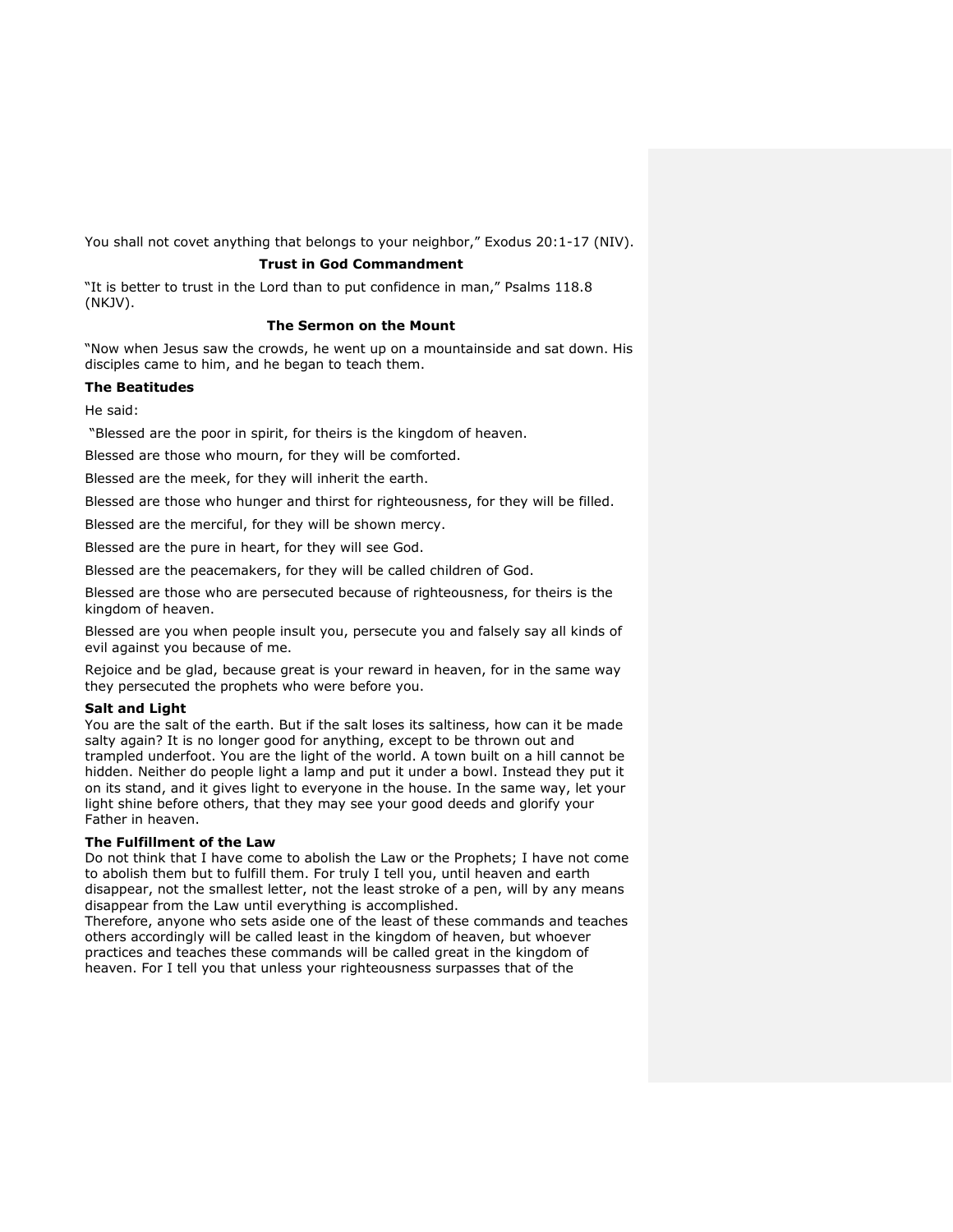Pharisees and the teachers of the law, you will certainly not enter the kingdom of heaven.

## **Murder**

You have heard that it was said to the people long ago, 'You shall not murder, and anyone who murders will be subject to judgment. But I tell you that anyone who is angry with a brother or sister will be subject to judgment.

Again, anyone who says to a brother

or sister, 'Raca, is answerable to the court. And anyone who says, 'You fool!' will be in danger of the fire of hell.

Therefore, if you are offering your gift at the altar and there remember that your brother or sister has something against you, leave your gift there in front of the altar. First go and be reconciled to them; then come and offer your gift. "Settle matters quickly with your adversary who is taking you to court. Do it while you are still together on the way, or your adversary may hand you over to the judge, and the judge may hand you over to the officer, and you may be thrown into prison. Truly I tell you, you will not get out until you have paid the last penny.

# **Adultery**

You have heard that it was said, 'You shall not commit adultery. But I tell you that anyone who looks at a woman lustfully has already committed adultery with her in his heart. If your right eye causes you to stumble, gouge it out and throw it away. It is better for you to lose one part of your body than for your whole body to be thrown into hell. And if your right hand causes you to stumble, cut it off and throw it away. It is better for you to lose one part of your body than for your whole body to go into hell.

# **Divorce**

It has been said, 'Anyone who divorces his wife must give her a certificate of divorce. But I tell you that anyone who divorces his wife, except for sexual immorality, makes her the victim of adultery, and anyone who marries a divorced woman commits adultery.

#### **Oaths**

Again, you have heard that it was said to the people long ago, 'Do not break your oath, but fulfill to the Lord the vows you have made. But I tell you, do not swear an oath at all: either by heaven, for it is God's throne; or by the earth, for it is his footstool; or by Jerusalem, for it is the city of the Great King. And do not swear by your head, for you cannot make even one hair white or black. All you need to say is simply 'Yes' or 'No'; anything beyond this comes from the evil one.

#### **Eye for Eye**

You have heard that it was said, 'Eye for eye, and tooth for tooth. But I tell you, do not resist an evil person. If anyone slaps you on the right cheek, turn to them the other cheek also. And if anyone wants to sue you and take your shirt, hand over your coat as well. If anyone forces you to go one mile, go with them two miles.

Give to the one who asks you, and do not turn away from the one who wants to borrow from you.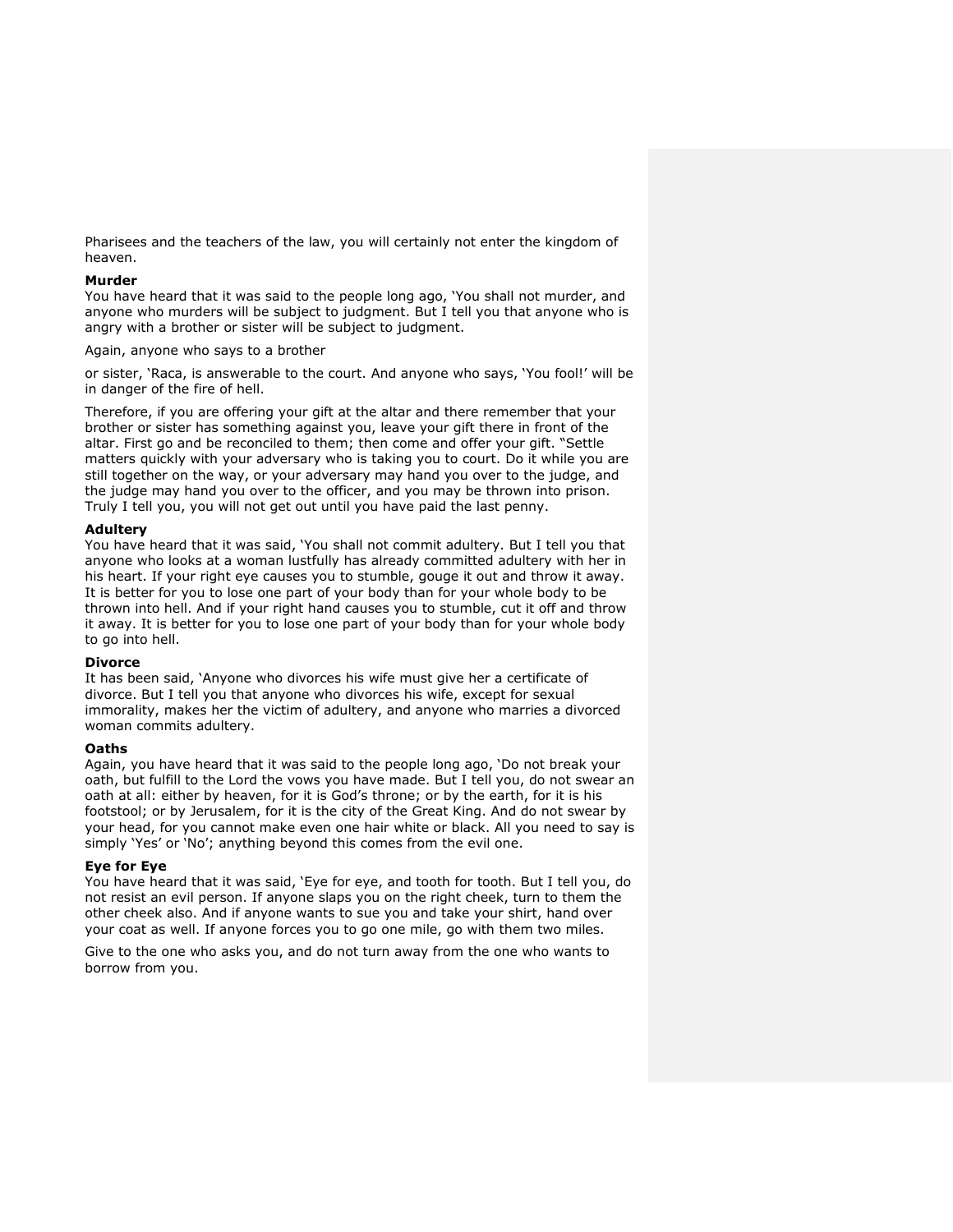#### **Love for Enemies**

You have heard that it was said, 'Love your neighbor and hate your enemy. But I tell you, love your enemies and pray for those who persecute you, that you may be children of your Father in heaven. He causes his sun to rise on the evil and the good, and sends rain on the righteous and the unrighteous. If you love those who love you, what reward will you get? Are not even the tax collectors doing that? And if you greet only your own people, what are you doing more than others? Do not even pagans do that? Be perfect, therefore, as your heavenly Father is perfect.

#### **Giving to the Needy**

Be careful not to practice your righteousness in front of others to be seen by them. If you do, you will have no reward from your Father in heaven. So, when you give to the needy, do not your name and in your name drive out demons and, in your name, perform announce it with trumpets, as the hypocrites do in the synagogues and on the streets, to be honored by others. Truly I tell you, they have received their reward in full. But when you give to the needy, do not let your left hand know what your right hand is doing, so that your giving may be in secret. Then your Father, who sees what is done in secret, will reward you.

#### **Prayer**

And when you pray, do not be like the hypocrites, for they love to pray standing in the synagogues and on the street corners to be seen by others. Truly I tell you, they have received their reward in full. But when you pray, go into your room, close the door and pray to your Father, who is unseen. Then your Father, who sees what is done in secret, will reward you. And when you pray, do not keep on babbling like pagans, for they think they will be heard because of their many words. Do not be like them, for your Father knows what you need before you ask him. This, then, is how you should pray:

Our Father in heaven, hallowed be your name, your kingdom come, your will be done, on earth as it is in heaven. Give us today our daily bread. And forgive us our debts, as we also have forgiven our debtors. And lead us not into temptation, but deliver us from the evil one. For if you forgive other people when they sin against you, your heavenly Father will also forgive you. But if you do not forgive others their sins, your Father will not forgive your sins.

#### **Fasting**

When you fast, do not look somber as the hypocrites do, for they disfigure their faces to show others they are fasting. Truly I tell you, they have received their reward in full. But when you fast, put oil on your head and wash your face, so that it will not be obvious to others that you are fasting, but only to your Father, who is unseen; and your Father, who sees what is done in secret, will reward you.

### **Treasures in Heaven**

Do not store up for yourselves treasures on earth, where moths and vermin destroy, and where thieves break in and steal. But store up for yourselves treasures in heaven, where moths and vermin do not destroy, and where thieves do not break in and steal. For where your treasure is, there your heart will be also. The eye is the lamp of the body. If your eyes are healthy, your whole body will be full of light. But if your eyes are unhealthy, your whole body will be full of darkness. If then the light within you is darkness, how great is that darkness! No one can serve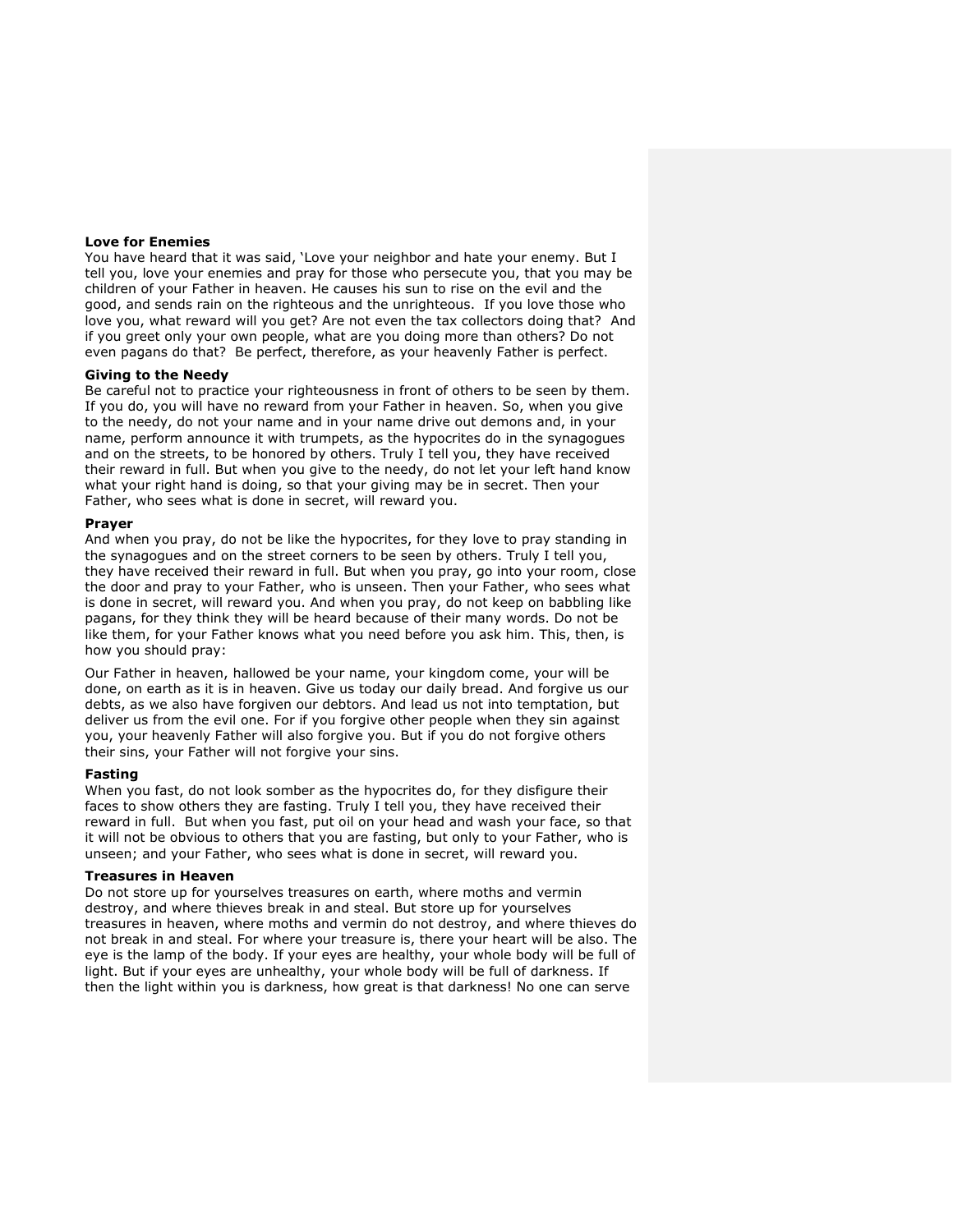two masters. Either you will hate the one and love the other, or you will be devoted to the one and despise the other. You cannot serve both God and money.

## **Do Not Worry**

Therefore, I tell you, do not worry about your life, what you will eat or drink; or about your body, what you will wear. Is not life more than food, and the body more than clothes? Look at the birds of the air; they do not sow or reap or store away in barns, and yet your heavenly Father feeds them. Are you not much more valuable than they? Can any one of you by worrying add a single hour to your life? And why do you worry about clothes? See how the flowers of the field grow. They do not labor or spin. Yet I tell you that not even Solomon in all his splendor was dressed like one of these. If that is how God clothes the grass of the field, which is here today and tomorrow is thrown into the fire, will he not much more clothe you—you of little faith? So, do not worry, saying, 'What shall we eat?' or 'What shall we drink?' or 'What shall we wear?' For the pagans run after all these things, and your heavenly Father knows that you need them. But seek first his kingdom and his righteousness, and all these things will be given to you as well. Therefore, do not worry about tomorrow, for tomorrow will worry about itself. Each day has enough trouble of its own.

# **Judging Others**

Do not judge, or you too will be judged. For in the same way you judge others, you will be judged, and with the measure you use, it will be measured to you. Why do you look at the speck of sawdust in your brother's eye and pay no attention to the plank in your own eye? How can you say to your brother, 'Let me take the speck out of your eye,' when all the time there is a plank in your own eye? You hypocrite, first take the plank out of your own eye, and then you will see clearly to remove the speck from your brother's eye. Do not give dogs what is sacred; do not throw your pearls to pigs. If you do, they may trample them under their feet, and turn and tear you to pieces.

### **Ask, Seek, Knock**

Ask and it will be given to you; seek and you will find; knock and the door will be opened to you. For everyone who asks receives; the one who seeks finds; and to the one who knocks, the door will be opened. Which of you, if your son asks for bread, will give him a stone? Or if he asks for a fish, will give him a snake? If you, then, though you are evil, know how to give good gifts to your children, how much more will your Father in heaven give good gifts to those who ask him!

# **The Golden Rule**

So, in everything, do to others what you would have them do to you, for this sums up the Law and the Prophets.

# **The Narrow and Wide Gates**

Enter through the narrow gate. For wide is the gate and broad is the road that leads to destruction, and many enter through it. But small is the gate and narrow the road that leads to life, and only a few find it.

# **True and False Prophets**

Watch out for false prophets. They come to you in sheep's clothing, but inwardly they are ferocious wolves. By their fruit you will recognize them. Do people pick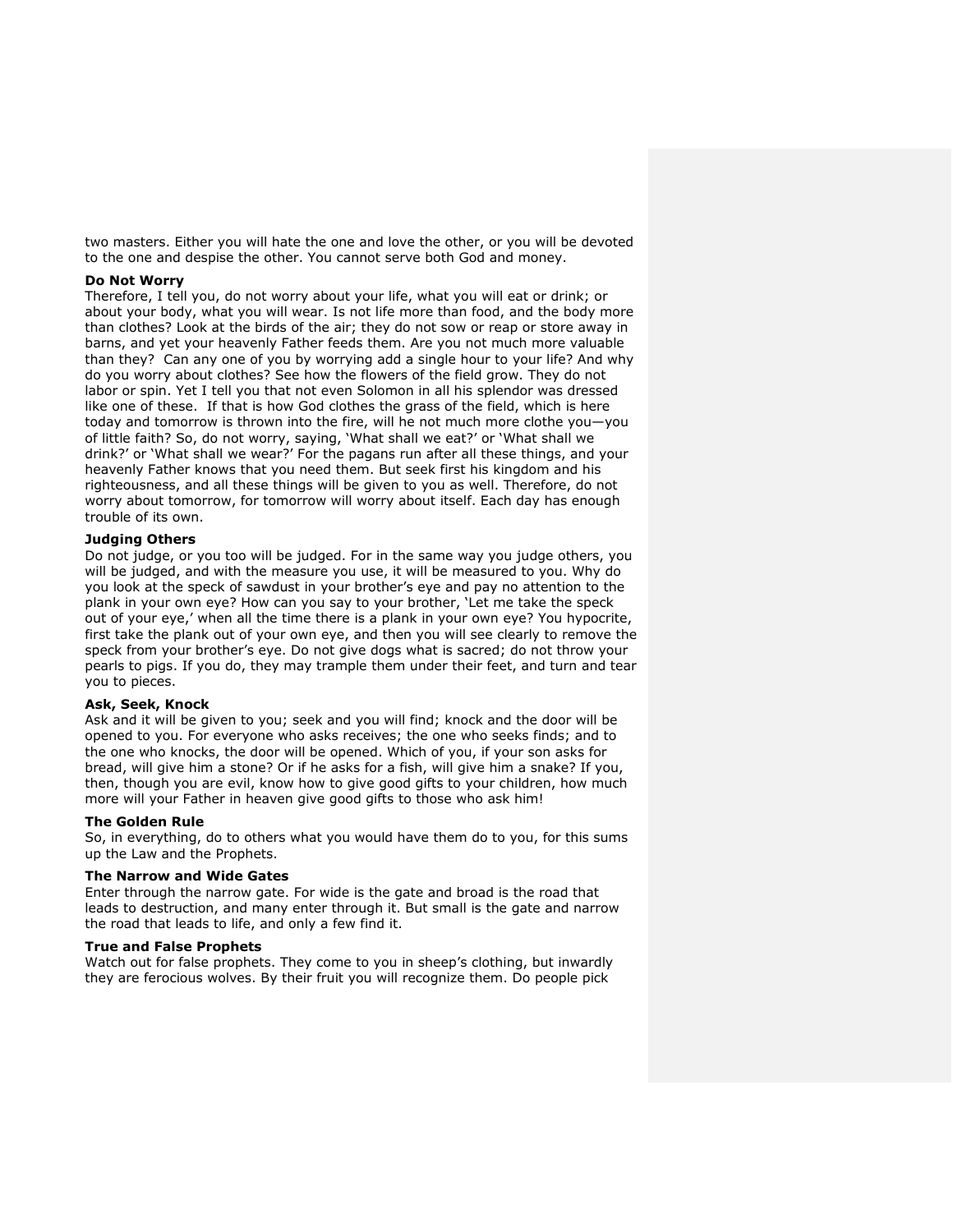grapes from thorn bushes, or figs from thistles? Likewise, every good tree bears good fruit, but a bad tree bears bad fruit. A good tree cannot bear bad fruit, and a bad tree cannot bear good fruit. Every tree that does not bear good fruit is cut down and thrown into the fire. Thus, by their fruit you will recognize them.

#### **True and False Disciples**

Not everyone who says to me, 'Lord, Lord,' will enter the kingdom of heaven,

but only the one who does the will of my Father who is in heaven. Many will say to me on that day, 'Lord, Lord, did we not prophesy in many miracles? Then I will tell them plainly, 'I never knew you. Away from me, you evildoers!'

#### **The Wise and Foolish Builders**

Therefore, everyone who hears these words of mine and puts them into practice is like a wise man who built his house on the rock. The rain came down, the streams rose, and the winds blew and beat against that house; yet it did not fall, because it had its foundation on the rock. But everyone who hears these words of mine and does not put them into practice is like a foolish man who built his house on sand. The rain came down, the streams rose, and the winds blew and beat against that house, and it fell with a great crash." When Jesus had finished saying these things, the crowds were amazed at his teaching, because he taught as one who had authority, and not as their teachers of the law," Mathew 5-7 (NIV).

#### **The Building of His Church Commission**

"And I tell you that you are Peter, and on this rock, I will build my church, and the gates of Hades will not overcome it," Matthew 16:18 (NIV).

# **The Great Commandment**

"Love the Lord your God with all your heart and with all your soul and with your entire mind…Love your neighbor as yourself. All the Law and the Prophets hang on these two commandments," Matthew 22:37-40 (NIV).

#### **The Sermon on the Plain**

("This is the second record sermon by Jesus while on earth. There are many similarities to the Sermon on Mount and a few different. This may be due to different disciples recording each and different bible versions. The Sermon on the Plain is not reediting of The Sermon on the Mount. It is most important for the enforcement of the similarities and the additional responsibilities which Jesus spoke included in the Sermon on the Plain, authors note.")

#### **Jesus Heals a Great Multitude**

"And He came down with them and stood on a level place with a crowd of His disciples and a great multitude of people from all Judea and Jerusalem, and from the seacoast of Tyre and Sidon, who came to hear Him and be healed of their diseases, as well as those who were tormented with unclean spirits. And they were healed. And the whole multitude sought to touch Him, for power went out from Him and healed *them* all.

#### **The Beatitudes**

Then He lifted up His eyes toward His disciples, and said:

Blessed *are you* poor, for yours is the kingdom of God.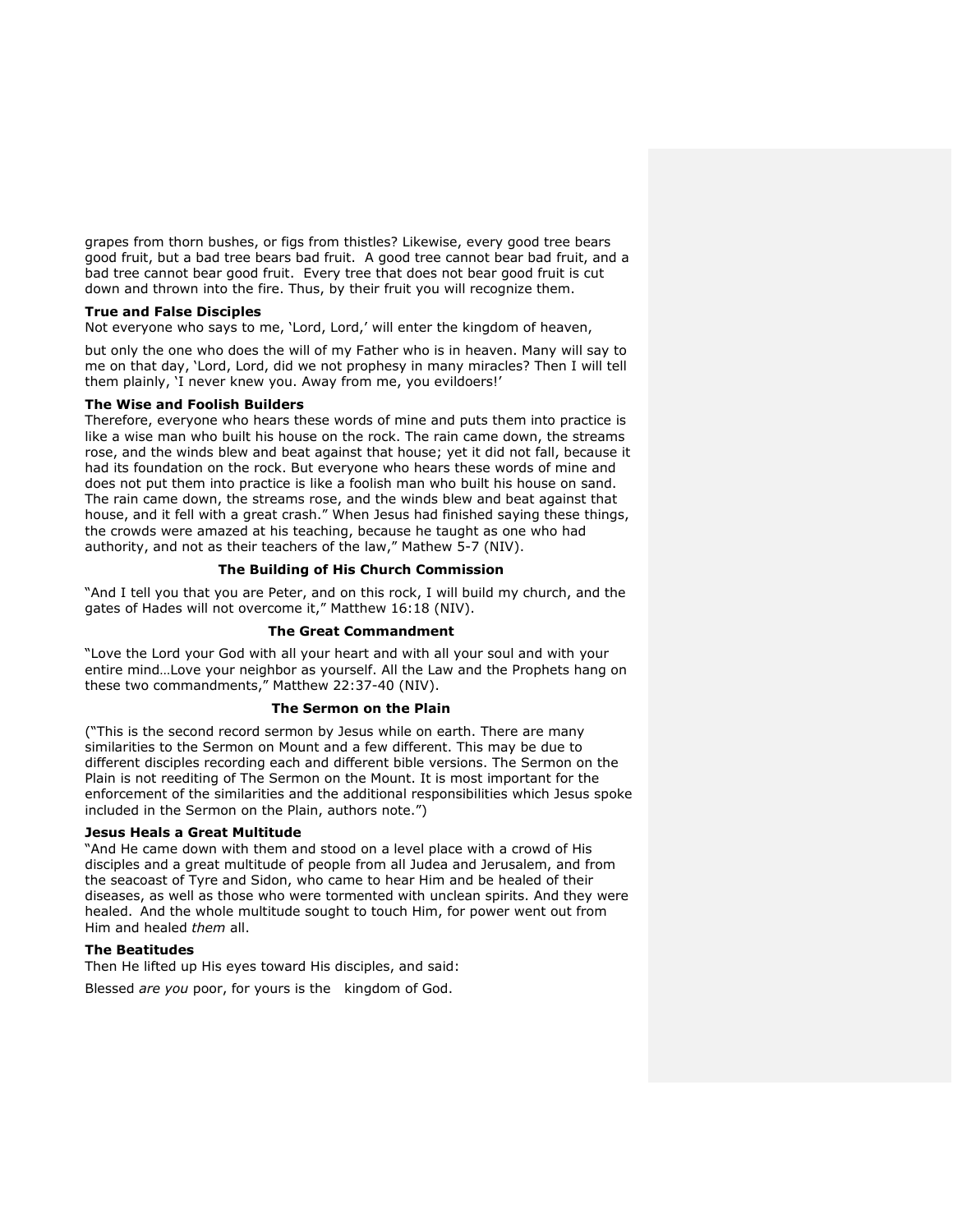Blessed *are you* who hunger now, For you shall be filled.

Blessed *are you* who weep now, For you shall laugh.

Blessed are you when men hate you, And when they exclude you, and revile *you,* and cast out your name as evil, For the Son of Man's sake.

Rejoice in that day and leap for joy! For indeed your reward *is* great in heaven, for in like manner their fathers did to the prophets.

### **Jesus Pronounces Woes**

But woe to you who are rich, for you have received your consolation.

Woe to you who are full, for you shall hunger.

Woe to you who laugh now, for you shall mourn and weep.

Woe to you when all men speak well of you, for so did their fathers to the false prophets.

# **Love Your Enemies**

But I say to you who hear: Love your enemies, do good to those who hate you, bless those who curse you, and pray for those who spitefully use you. To him who strikes you on the *one* cheek, offer the other also. And from him who takes away your cloak, do not withhold *your* tunic either. Give to everyone who asks of you. And from him who takes away your goods do not ask *them* back. And just as you want men to do to you, you also do to them likewise. But if you love those who love you, what credit is that to you? For even sinner's love those who love them. And if you do good to those who do good to you, what credit is that to you? For even sinners do the same. And if you lend *to those* from whom you hope to receive back, what credit is that to you? For even sinners lend to sinners to receive as much back. But love your enemies, do good, and lend, hoping for nothing in return; and your reward will be great, and you will be sons of the Highest. For He is kind to the unthankful and evil. Therefore, be merciful, just as your Father also is merciful.

# **Do Not Judge**

Judge not, and you shall not be judged. Condemn not, and you shall not be condemned. Forgive, and you will be forgiven. Give, and it will be given to you: good measure, pressed down, shaken together, and running over will be put into your bosom. For with the same measure that you use, it will be measured back to you. And He spoke a parable to them: "Can the blind lead the blind? Will they not both fall into the ditch? A disciple is not above his teacher, but everyone who is perfectly trained will be like his teacher. And why do you look at the speck in your brother's eye, but do not perceive the plank in your own eye? Or how can you say to your brother, 'Brother, let me remove the speck that *is* in your eye,' when you yourself do not see the plank that *is* in your own eye? Hypocrite! First remove the plank from your own eye, and then you will see clearly to remove the speck that is in your brother's eye.